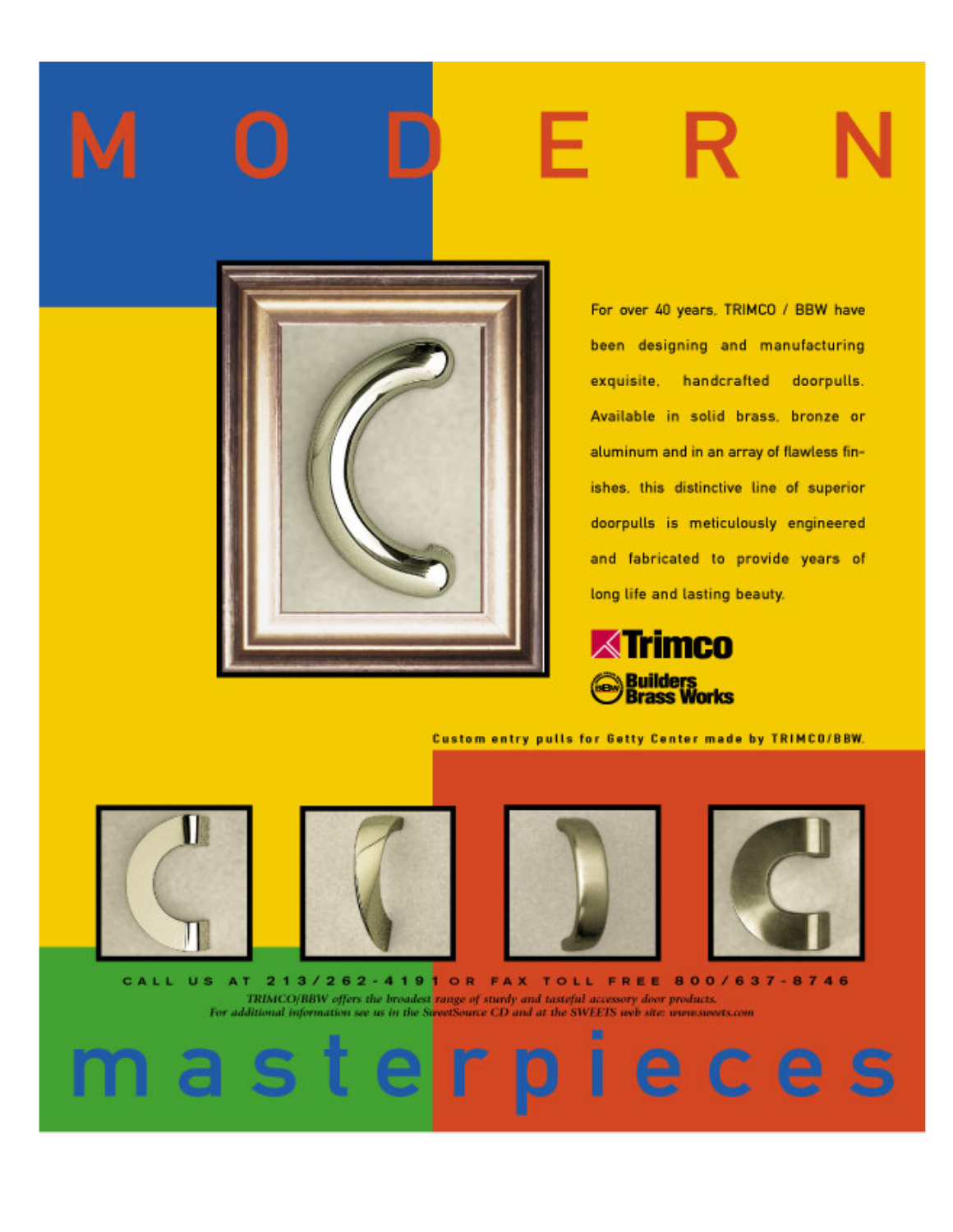

## Modern Masterpieces



| <b>TRIMCO# 1301</b> |             |
|---------------------|-------------|
| Door Pull - Cast    |             |
| )А                  | $10 - 1/2"$ |
| CTC.                | q"          |
|                     |             |
|                     |             |



|                  | <b>TRIMCO# 1370</b> |  |
|------------------|---------------------|--|
| Door Pull - Cast |                     |  |
|                  | a"                  |  |
|                  | $4 - 1/2"$          |  |
|                  | יימ                 |  |
| CTC.             |                     |  |
|                  |                     |  |



| <b>TRIMCO# 1310</b> |     | 1310-1            |
|---------------------|-----|-------------------|
| Door Pull - Cast    |     |                   |
| <b>CTC</b>          | 12" | "א                |
| つFF                 |     | $4 - 3/4"$        |
|                     |     | $2 - 1/2"$ 2-1/2" |
|                     | 15" | $9 - 3/4"$        |
|                     |     |                   |



|                  | TRIMCO# 1350L / 1358R |  |
|------------------|-----------------------|--|
| Door Pull - Cast |                       |  |
| Н                | 12"                   |  |
|                  | $2 - 1/2"$            |  |
|                  | $5 - 1/4"$            |  |
| CTC.             |                       |  |
|                  |                       |  |



| <b>TRIMCO# 1320</b> |            |
|---------------------|------------|
| Door Pull – Cast    |            |
| ΟA                  | 9"         |
| OFF                 | $5 - 1/2"$ |
|                     | $1 - 1/2"$ |
| стс                 |            |
|                     |            |



|                  | <b>TRIMCO# 1390</b> |  |
|------------------|---------------------|--|
| Door Pull - Cast |                     |  |
| н                | $8 - 1/4"$          |  |
| OFF              | 5"                  |  |
|                  | $2 - 1/2"$          |  |
| C.TC             |                     |  |
|                  |                     |  |